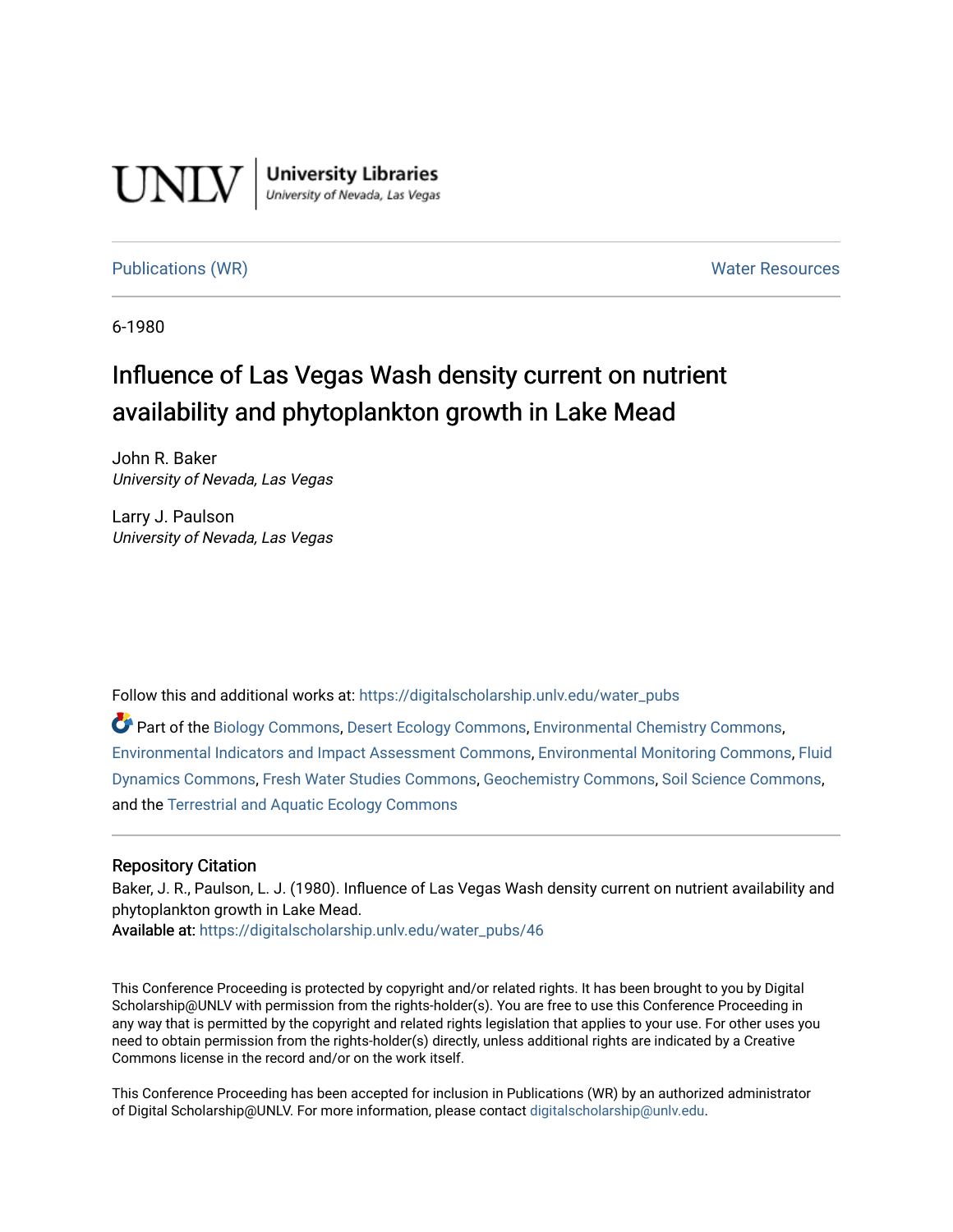*Reprinted from the Proceedings of the SYMPOSIUM ON SURFA CE WA TER IMPOUNDMENTS ASCE* / *June 2-5, 1980* / *Minneapolis, Minnesota.* 

INFLUENCE OF LAS VEGAS WASH DENSITY CURRENT ON NUTRIENT AVAILABILITY AND PHYTOPLANKTON GROWTH IN LAKE MEAD

by

John R. Baker<sup>1</sup> and Larry J. Paulson<sup>2</sup>)

## INTRODUCTION

Density currents are commonly formed in reservoirs because of temperature or salinity induced density differences between inflowing and receiving waters. Anderson and Pritchard (1951) were among the first to demonstrate this in their investigations of density currents in Lake Mead. They found that the Colorado River formed an underflow in Lake Mead during the winter, an overflow in the spring and an inter flow in the summer and fall. Wunderlich and Elder (1973) have since described the hydromechanics of these types of flow patterns, and density currents have been reported for several other large reservoirs (Carmack et al. 1979, Johnson and Merritt 1979).

The importance of density currents in determining circulation patterns in reservoirs has long been known (Anderson and Pritchard 1951), but only recently have studies demonstrated their significance as mechanisms for transport of heat (Carmack et al. 1979) and nutrients (Gloss, Mayer and Kidd 1980). The vertical distribution and degree of mixing of a density current can directly influence nutrient availability to phytoplankton in the euphotic zone. In this paper, we describe how another density current in Lake Mead, the saline, nutrient rich Las Vegas Wash inflow, affects nutrient availability and phytoplankton growth in Las Vegas Bay.

## DESCRIPTION OF THE STUDY AREA

Lake Mead was formed in 1935 by the construction of Hoover Dam and occupies a 183 km reach of the Colorado River on the Nevada- Arizona border (Fig. l). Lake Mead is now the second in a series of reservoirs on the Colorado River after the formation of Lake Powell upstream in 1963.' Major reaches in Lake Mead consist of Gregg, Temple, Virgin and Boulder Basins. At full capacity, Lake Mead has a maximum

Paper No. 8-8 1638

Assistant Director, Lake Mead Limnological Research Center, University of Nevada, Las Vegas  $89154$ 

<sup>2)</sup> Director, Lake Mead Limnological Research Center, University of Nevada, Las Vegas 89154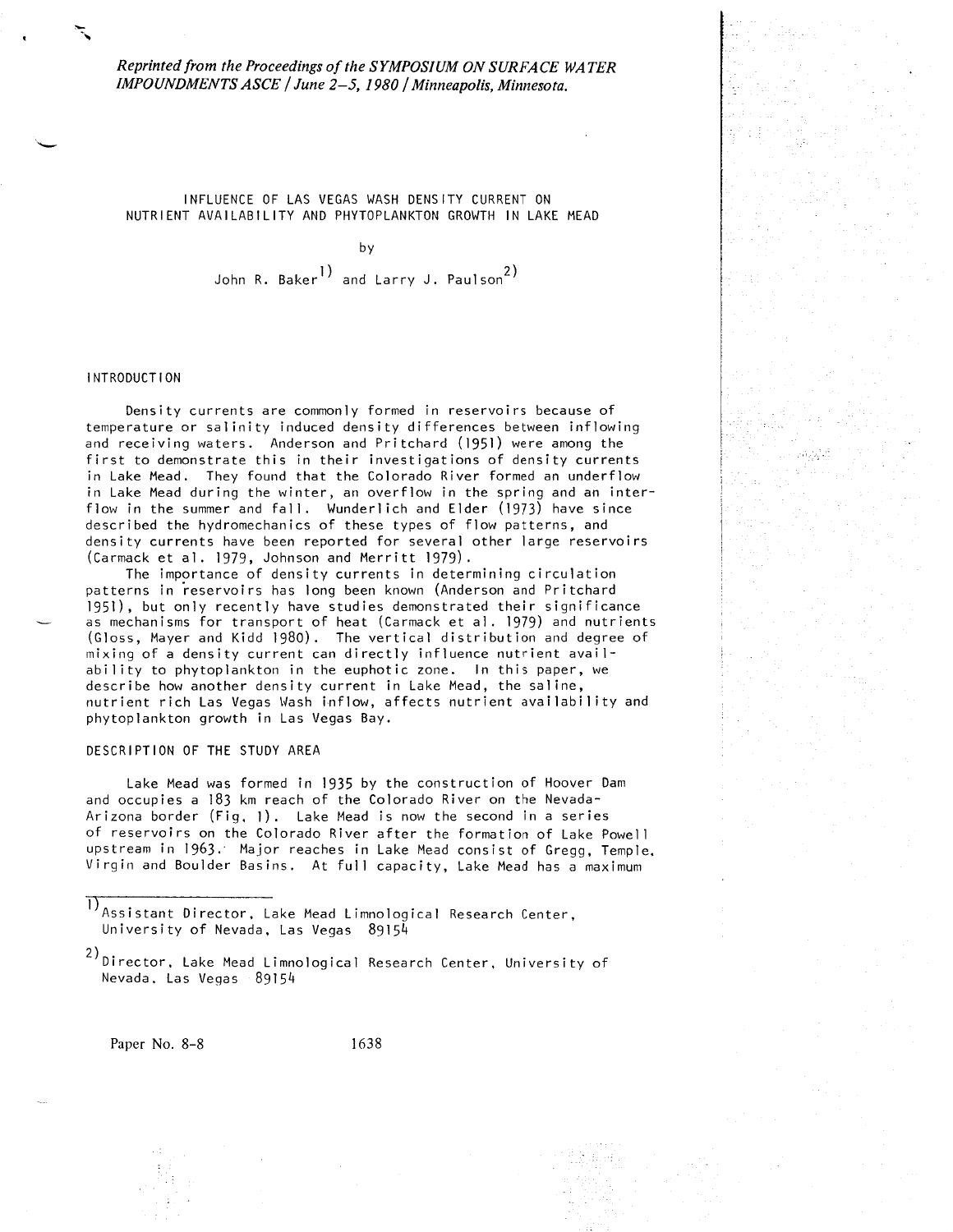

Figure 1. Map of Lake Mead

depth of 180 m and a volume of  $36 \times 10^9$  m<sup>3</sup> (Hoffman and Jonez 1973) making it the largest reservoir in terms of volume in the United States. For further morphometric characteristics, see Paulson, Baker and Deacon (1980).

Lake Mead is located in the arid Mohave Desert where annual precipitation is less than 12.7 cm (Hoffman and Jonez 1973). The Colorado River contributes 98% of the inflow to the reservoir. The Muddy and Virgin Rivers which discharge into the Overton Arm, a long embayment of Virgin Basin, and Las Vegas Wash which discharges into Las Vegas Bay, an embayment of Boulder Basin, comprise the remaining inflows.

Las Vegas Wash is a natural drainage system for the Las Vegas Valley to the Colorado River (Lake Mead). Two secondary sewage treatment plants, located approximately 17 km from Lake Mead contribute over 95% of the flow  $(2.26 \text{ m}^3\cdot \text{sec}^{-1})$  to Las Vegas Wash (Kaufman, Peckham and Sanders 1971) accounting for the high nutrient concentrations (Table 1). Ammonia concentrations measured at North Shore Road (1.6 km from Lake Mead) are low for sewage effluent because of ammonia stripping in Las Vegas Wash. To date, the mechanism for this is not completely understood (Baker and Paulson 1979). High nitrate and total dissolved solids concentrations, ranging to over  $100 \text{ mg} \cdot \text{I}^{-1}$  and  $20,000$  mg $^{-1}$ , respectively, are derived from groundwater inputs in the Wash (Kaufman et al. 1971, Bateman 1976). The contaminated ground water originates from large underground salt mounds that were formed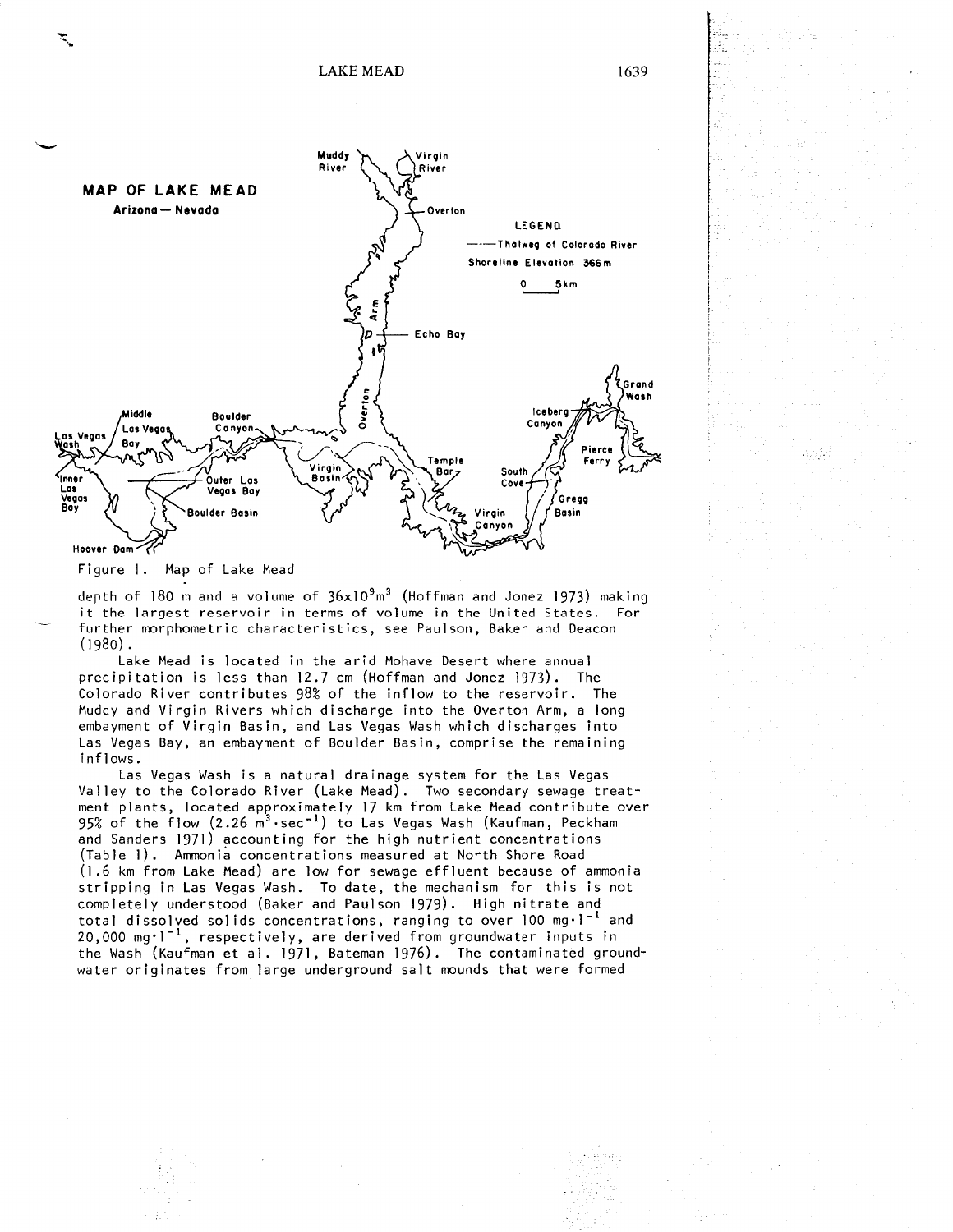| ∽ | <b>Example 10 of Contract Control</b> Control Case Vegas Bay). |                                           |           |         |               |                 |  |
|---|----------------------------------------------------------------|-------------------------------------------|-----------|---------|---------------|-----------------|--|
|   |                                                                | Total                                     |           |         |               | Total Dissolved |  |
|   |                                                                | Phosphorus                                | Phosphate | Nitrate | Ammonia       | Solids*         |  |
|   | Mean<br>Range                                                  | 3.52<br>$2.53 - 5.98$ 1.29-3.08 2.43-6.57 | 1.9       | 4.95    | 3.7           | 2623            |  |
|   |                                                                | *USGS Data                                |           |         | $0.21 - 6.73$ | $2120 - 3040$   |  |

Table 1. Nutrient and total dissolved solids concentration (mg-1)  $\frac{1}{10}$  Las Vegas at North Shore  $\frac{1}{10}$  (1.6 km from Las Vegas Bay)

from discharged industrial effluent into  $m!$ ;  $\ldots$ until 19

Las Vegas Wash contributes less than ]% of the total inflow to Lake Mead; however, a substantial portion of the phosphorus and nitrogen loads to Lake Mead is derived from Las Vegas Wash (Table 2).

| able 2. Total dissolved solids and nutrient budget for Lake Mead |  |  |
|------------------------------------------------------------------|--|--|
|                                                                  |  |  |

|                                                                                                                                                                                                                                   | Input                                                                                                                       |                                                                                                                              | Output                                                                                                                          |
|-----------------------------------------------------------------------------------------------------------------------------------------------------------------------------------------------------------------------------------|-----------------------------------------------------------------------------------------------------------------------------|------------------------------------------------------------------------------------------------------------------------------|---------------------------------------------------------------------------------------------------------------------------------|
|                                                                                                                                                                                                                                   | Colorado<br>River                                                                                                           | Las Vegas<br>Wash                                                                                                            | Hoover<br>Dam                                                                                                                   |
| Flow $(m^3 \cdot yr^{-1})$<br>TDS $(kq \cdot yr^{-1})$<br>Total Phosphorus $(kg \cdot yr^{-1})$<br>Phosphate $(kg \cdot yr^{-1})$<br>Inorganic Nitrogen $(kg \cdot yr^{-1})$<br>Inorganic Nitrogen:<br>Inorganic Phosphorus Ratio | $1.077 \times 10^{10}$<br>$6.79 \times 10^{9}$<br>$198.7 \times 10^3$<br>$56.8 \times 10^{3}$<br>$47.0 \times 10^5$<br>82.8 | $7.23 \times 10^{3}$<br>$2.38 \times 10^{8}$<br>$263.1 \times 10^{3}$<br>$136.6 \times 10^{3}$<br>$6.7 \times 10^{5}$<br>4.9 | $1.03 \times 10^{10}$<br>$7.21 \times 10^{9}$<br>$123.1 \times 10^{3}$<br>$110.6 \times 10^{3}$<br>$31.0 \times 10^{5}$<br>28.1 |

Phosphorus loading is greater than that from the Colorado River. Inorganic nitrogep loading is about 15% of the total load. The Colorado River inflow is poor in phosphorus as indicated by the very

ghinorganic nitrogen: phosphorus ratio  $(N:P = 82.8:1)$ , whereas,  $\sim$ as Vegas Wash is rich in phosphorus (N:P = 4.9:1).

TDS loading is also high (Table 2) and Las Vegas Wash has been identified as a major source of salinity to the lower Colorado River by the U.S. Water and Power Resources Service. They plan to reduce the salinity in Las Vegas Wash by approximately 50?.

## MATERIAL AND METHODS

The location of sampling stations are shown in Figure 1. Each station was sampled approximately monthly over a 3-4 day period from October 1977-September 1978.

Water samples for chemical analyses were collected with a 3-liter van Dorn from the surface and 1-7 other depths depending on the depth of the station. Samples were held in acid-rinsed, p'astic bottles and placed on ice immediately after collection. Samples for ammonia analysis were analyzed within a few hours of collection. Samples for nitrate, phosphate and total phosphorus were frozen and analyzed with in 1-2 weeks after collection. Ammonia, nitrate and phosphate analyses were run on samples filtered through glass filters (GFC). Ammonia analysis was made with the phenol-hypochlorite method of Solorzano (1969) as modified by Liddicoat et al. (1975). Nitrate was analyzed by the hydrazine reduction method described by Mullin and Riley (1955) and updated by Kamphake et al. (1967). Phosphate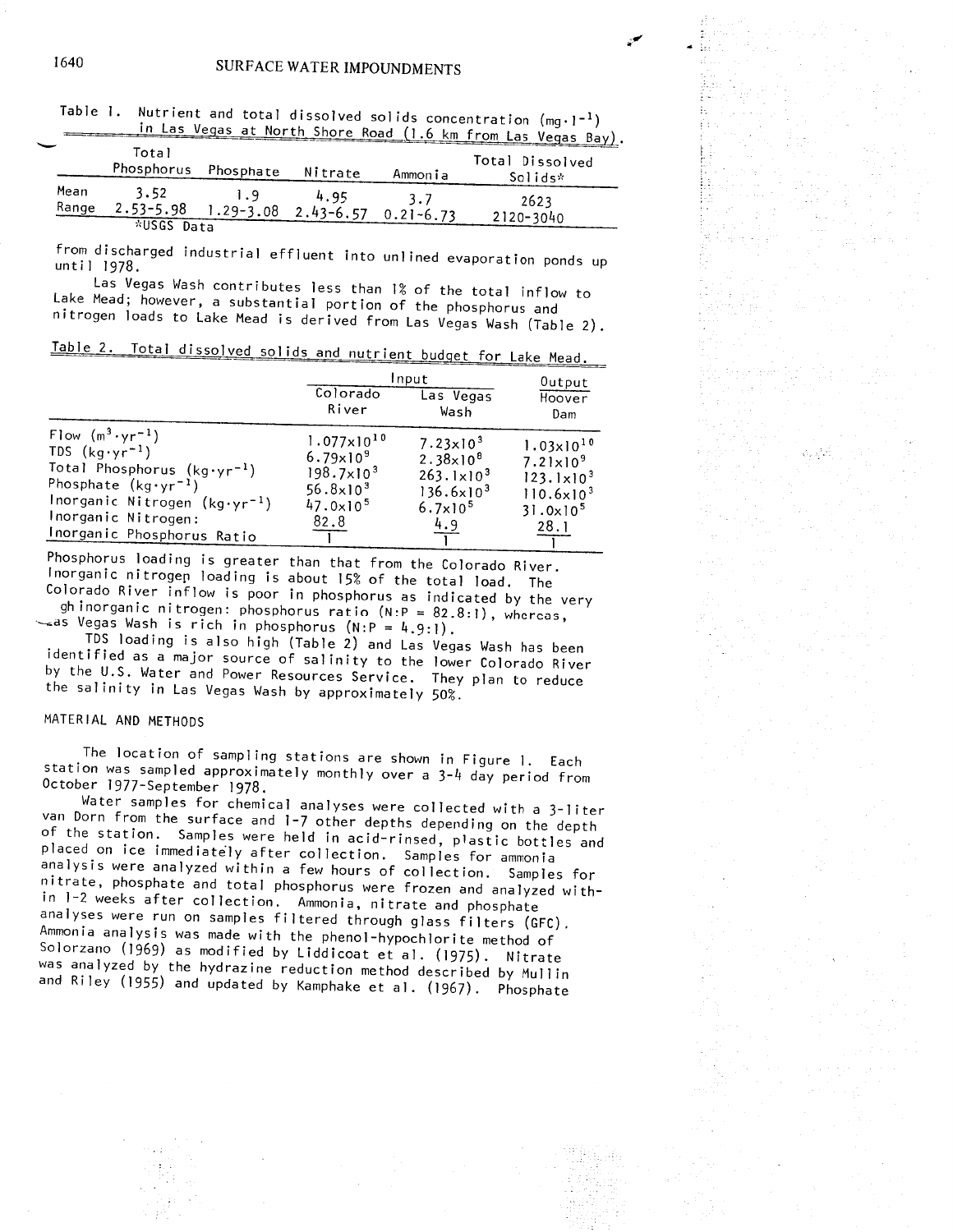and total phosphorus were determined using the ascorbic acid method described by Strickland and Parsons (1968) as modified by Goldman (1974). Total phosphorus was determined on unfiltered samples treated by acid hydrolysis  $(10.8 \text{ N H}_2\text{SO}_4)$ . All chemical results are reported as the elemental form.

Chlorophyl1-a\_ analysts was made on composite samples collected from surface, 3 and 5 m. Samples were stored in the dark in an ice chest immediately after collection. A 500-1000 ml subsample was filtered through a pretreated (2 drops magnesium carbonate solution) glass fiber filter (GFC). The filters were then ground in 90% acetone followed by a 3 hour extraction period in the dark. Chlorophyll-a concentrations were calculated according to the trichromatic equations of Strickland and Parsons (1968).

Phytoplankton productivity was measured in situ using the  $14^{\circ}C$ method (Steeman-Nielsen 1952, Goldman 1963). Samples were collected and incubated  $(3-6$  hr) at  $0,1,3,5,7,10$  and  $15$  m. One light and one dark 125 ml glass-stoppered reagent bottle were filled with lake water spiked with 0.96  $\mu$ C·ml<code>~1</code> NaH $^{1.4}$ CO $_{3}$  solution, and returned to each depth. Upon retrieval, the bottles were placed in the dark until filtered (1-3 hours later). The entire contents of each bottle were filtered through 0.45µ membrane filters. Filters were rinsed with 0.005 N HCL, placed in scintillation vials, allowed to dry and then filled with 20 ml scintillation cocktail (2 parts PCS: 1 part xylene). Radioactivity was measured with a Beckman  $LS-100$  scintillation counter. Solar radiation during the incubation period was recorded with a pyro heliometer (Weather Master) near the vicinity of the sampling stations. Total daily solar radiation was obtained from the University of Nevada, Las Vegas, Physics Department.

Temperature, oxygen, pH and conductivity were measured with a Hydrolab Mode-1 11A Water Quality Analyzer.

Additional data were obtained from U.S. Geological Survey "Water Resources Data for Nevada".

#### RESULTS

The location of the density current in Las Vegas Bay was easily traced with conductivity measurements because of the high TDS in the inflowing wash water. The vertical distribution of the density current in Las Vegas Bay changed seasonally in relation to thermal conditions. In the winter when the lake was isothermal, the wash water, which had greater density than the lake water because of its cooler temperature and higher TDS formed an underflow throughout Las Vegas Bay. With the development of thermal stratification, an interflow was established along the steep density gradient of the thermocline. At this time, the wash water was warmer than the water in the hypolimnion and even with the higher TDS was less dense than the cooler hypo limnetic water; it therefore was maintained in the metalimnion.

The conductivity isopleths in Figure 2 show the seasonal distribution of the density current in Las Vegas Bay. In the fall (October), the density current flowed along the bottom in the inner bay until it encountered and flowed out along the thermocline at 22 m. At this time, the thermocline was very sharp because of the onset of full overturn. This, plus the fact that the wash water was cooling faster than the lake, resulted in a very narrow, well defined, interflow out to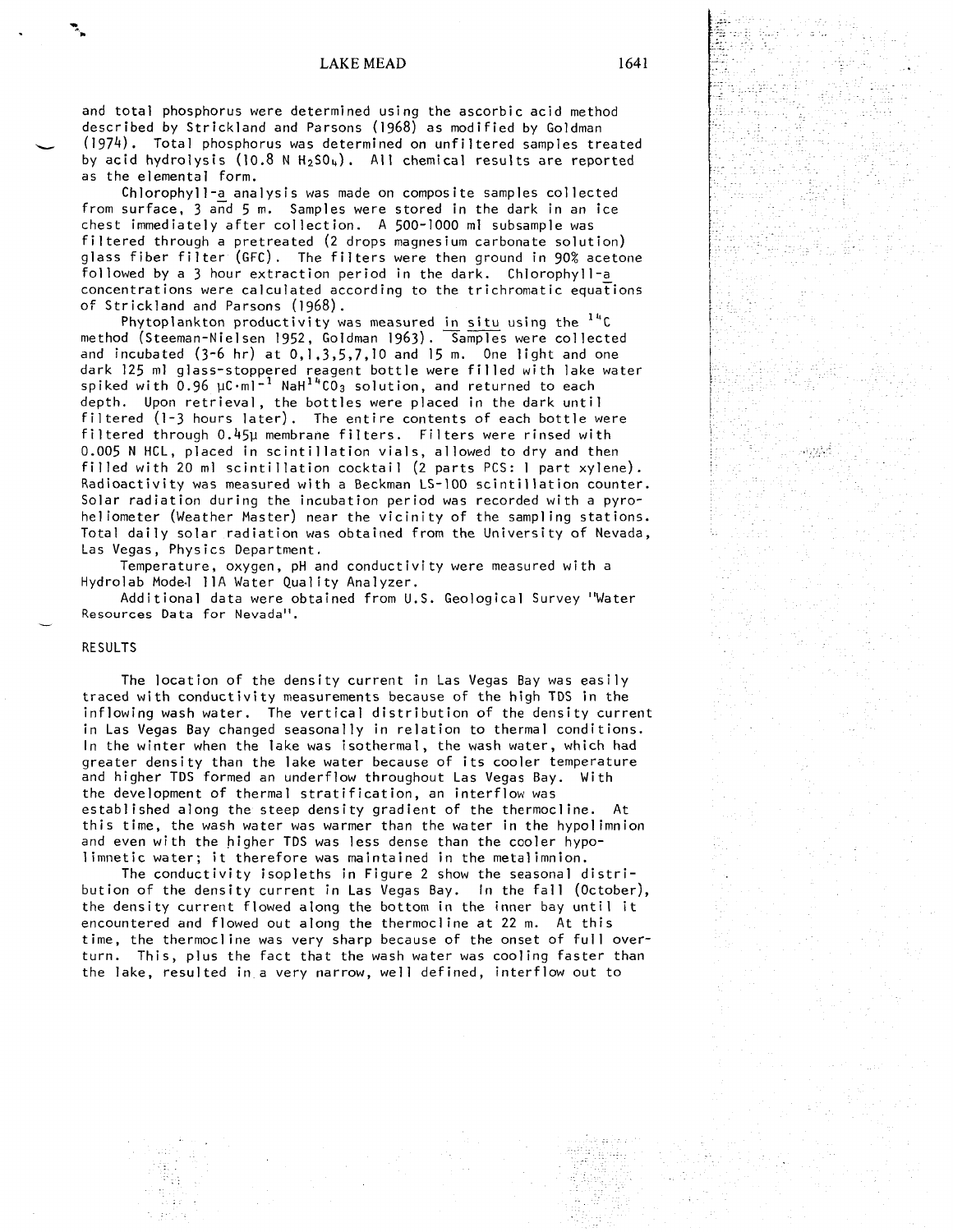

Figure 2. Conductivity isopleths in Las Vegas Bay, Lake Mead.

the mouth of Las Vegas Bay. The depth of the density current declined throughout the fall in the middle and outer bay with the progressive decay of the thermocline. In January and February, the lake was nearly isothermal and the density current extended out into Boulder Basin as an underflow along the old stream channel. Although there was partial mixing of the density current in Las Vegas Bay during the fall-winter mixing period, mixing did not disrupt the current until it reached Boulder Basin.

There was substantial mixing of the current in the spring as illustrated by the series of conductivity tongues that extended out near the middle bay in April (Fig. 2). In the spring, the wash inflow was increasing in temperature faster than the lake. This reduced the density difference, and therefore increased mixing between the wash and lake water. However, the high TDS of the wash inflow was sufficient to confine the density current primarily to the bottom of the inner bay. If the TDS in the wash were substantially reduced, overflows would occur during the spring and result in greater mixing of the inflow in the inner bay.

In the summer, the density current again flowed along the bottom of the inner bay and formed an interflow along the thermocline out into middle bay. Summer thermal stratification was broad resulting in a broad distribution of the density current. Mixing was still high in the inner bay as indicated by the higher conductivity (1200 ymhos) (Fig. 2).

Seasonal changes in the distribution and mixing of the density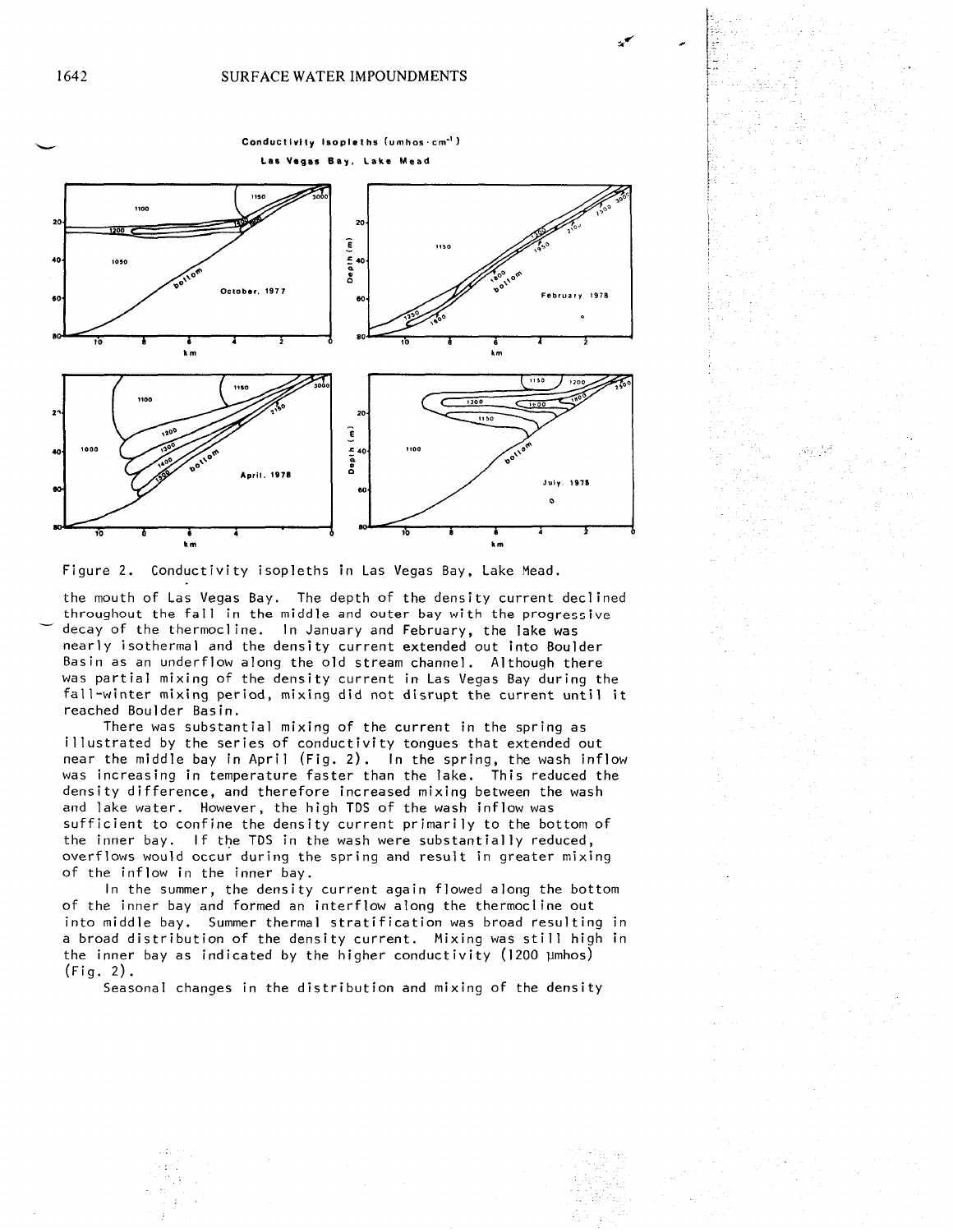## **LAKE MEAD**

conductivity (Fig. 2), reflecting the greater mixing rate at this time tions increased in the middle-outer bay and Boulder Basin as did In the second of the state of the state of the state of the state of the state of the state of the state of the state of the state of the state of the state of the state of the state of the state of the state of the state the greater rate of mixing, which was also evident as higher conduct tions rose to 57  $\mu$ g·1<sup>-1</sup> in the inner bay during the summer because Phosphate concentrations were always high in the inner bay and<br>declined in the middle and outer bay (Fig. 3). Phosphate concentra Phosphate concentrations were always high in the inner bay and nitrogen for phytoplankton growth in Las Vegas Bay and Boulder Basir current had a direct influence on the availability of phosphorus and a-<br>o<br>c-





winter nitrate concentrations were greater than 200 µg·i"" as a<br>result of fall overturn and decreased phytoplankton growth. Nit Nitrate was completely stripped from the epilimnion during th<br>due to phytoplankton uptake, thus no gradient was present in<br>Winter nitrate concentrations were greater than 200  $\mu$ g.<sup>1-1</sup> as<br>result of fall overturn and dec Nitrate was completely stripped from the epilimnion during the s tra<br>et:<br>nte rate was:<br>Fo nhvt: J O a n D — O OJ 3 J U ing the<br>nt in th<br>1-<sup>1</sup> 26 2 rthe<br><sub>I</sub>sa<br>Nit summe<br>e bay<br>trate

1643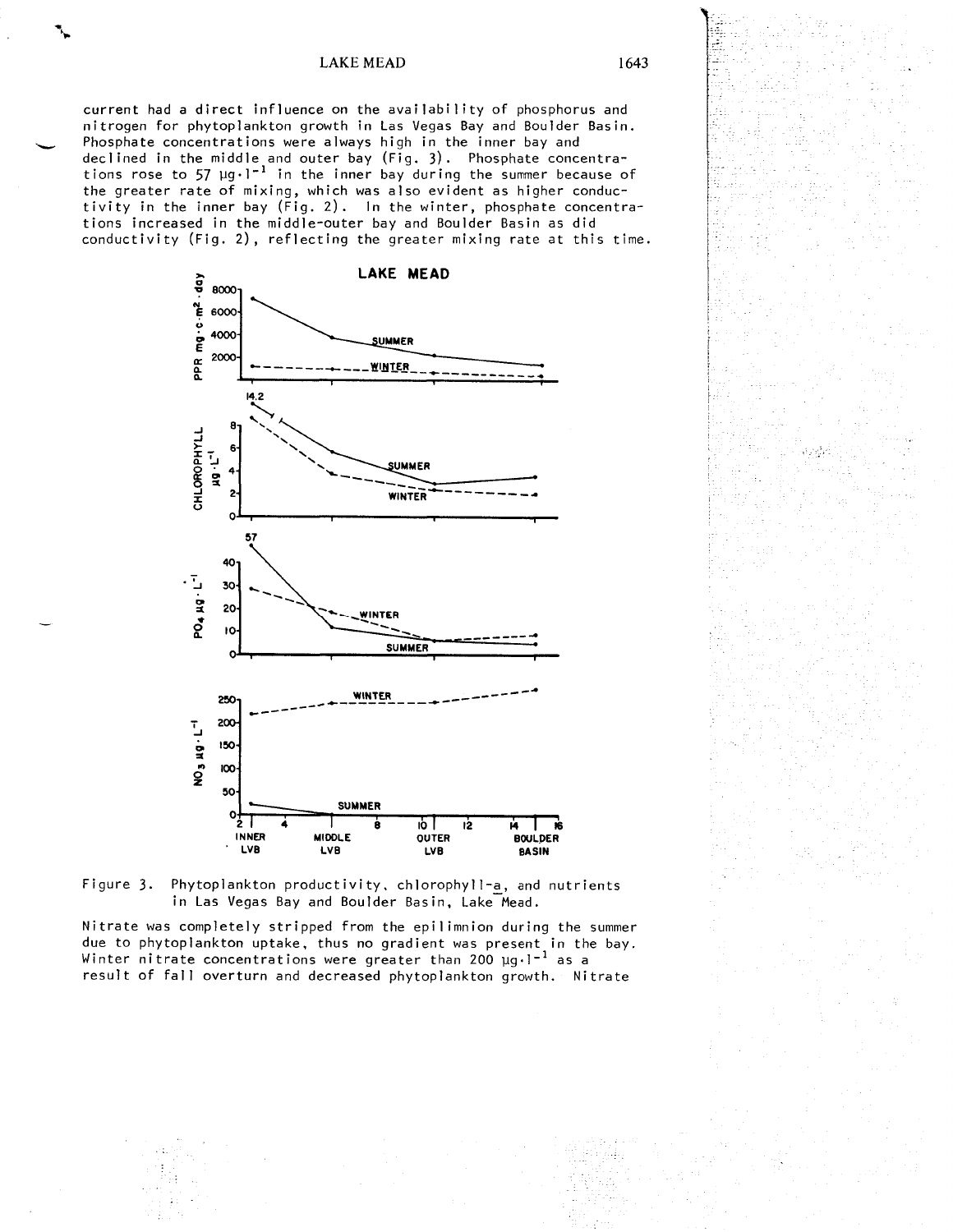was slightly lower in the inner bay during the winter, probably due to higher winter phytoplankton growth.

Phytoplankton productivity and chlorophyl1-a\_ concentrations were highest in the inner bay and progressively decreased from there to Boulder Basin (Fig. 3). This would be expected with the high nutrient loading and mixing patterns of the Las Vegas Wash inflow. Phytoplank ton growth in Las Vegas Bay was nitrogen-limited based on low N:P ratios (Table 3) which were, except for a few winter months, below the approximate 10N: 1P required for phytoplankton growth (Golterman 1975).

|      | Inner<br>Las Vegas<br>Bay | Middle<br>Las Vegas<br>Bay | Outer<br>Las Vegas<br>Bay | Boulder<br>Basin | Virgin<br>Basin |
|------|---------------------------|----------------------------|---------------------------|------------------|-----------------|
| 0ct  |                           |                            |                           |                  | 26              |
| Nov  |                           |                            | l O                       |                  | 74              |
| Jan  |                           |                            | 16                        | 19               | 152             |
| Feb  | 12                        | 20                         | 30                        | 38               | 82              |
| Mar  | 25                        | 51                         | 153                       | 37               | 107             |
| Apr  |                           | 10                         | 30                        | 53               | 83              |
| May  |                           | 22                         | 30                        | 35               | 44              |
| June |                           |                            |                           |                  | 50              |
| July |                           |                            | h                         |                  | 35              |
| Aug  |                           |                            |                           |                  | 69              |
| Sept |                           |                            | 2                         |                  | 84              |

Table 3. Inorganic nitrogen to phosphorus ratios in Lake Mead.

This has also been substantiated with bioassay experiments. (C.R. Goldman unpubl. data). The nitrogen deficiency resulted in accumula tion of excess phosphorus in the inner bay and produced the apparent, although spurious, correlation between phosphate concentrations and productivity and chlorophyll-a in Las Vegas Bay. The overall effect of the high phosphorus load from Las Vegas Wash is that Boulder Basin has become more nitrogen limited compared to the less productive, phosphorus limited upper basins (Virgin, Temple and Gregg Basins).

### DISCUSSION

Phytoplankton growth in Las Vegas Bay and Boulder Basin was enhanced by nutrient loading from Las Vegas Wash. However, this growth was not nearly as great as expected based on the high rate of phosphorus loading. Goldman (1976), using Vollenweider and Dillon's (1974) phosphorus model, calculated phosphorus loading in Las Vegas Bay to be 34 times greater than the model's "dangerous" loading rate. Actual conditions do not reflect this high phosphorus loading. The trophic status of inner Las Vegas Bay has been classified as being slightly eutrophic with the rest of Las Vegas Bay and Boulder Basin mesotrophic-oligotrophic (Paulson et al. 1980). The lower trophic status of Las Vegas Bay and Boulder Basin is in part due to nitrogen limitation and to hypolimnetic discharge at Hoover Dam which greatly reduces nutrient retention (Paulson, Baker and Deacon 1979). However, the major factor operating in Las Vegas Bay to minimize the effects of the high nutrient loading from Las Vegas Wash is the density current. The underflow of the density current in the inner bay functions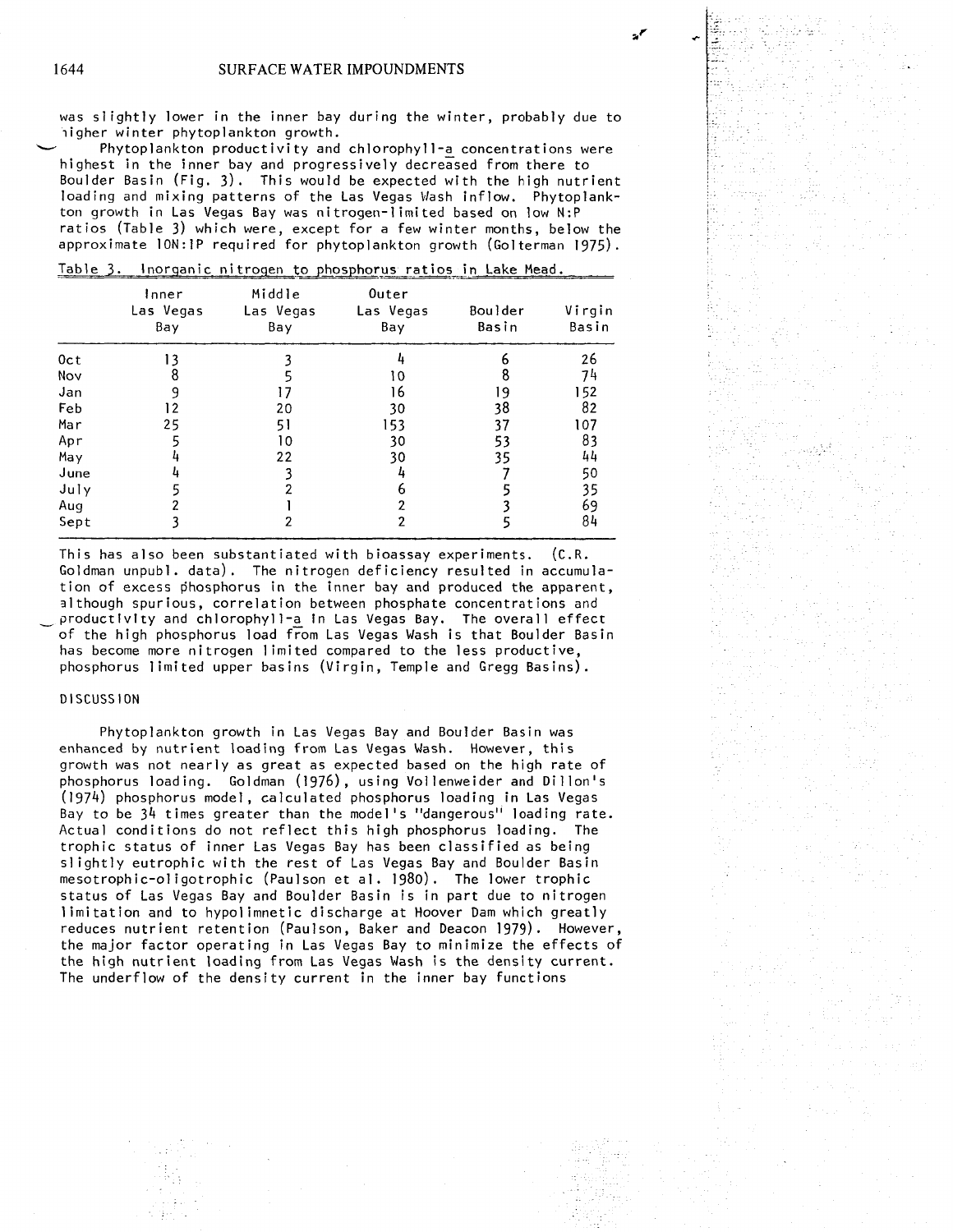as a natural diffuser of the nutrients. This reduces nutrient avail ability in an area where point source problems would exist if there were complete mixing of the Las Vegas Wash inflow.

Planned desalination of the Las Vegas Wash inflow entails by passing the sewage effluent around the Las Vegas Wash system via a pipeline to facilitate the collection and removal of the highly saline groundwater. The bypass pipeline could increase the temperature of the inflow going into Las Vegas Bay by as much as 2-6°C. Under present conditions, the average decrease in temperature from the confluence of the treatment plants to 1.6 km above Lake Mead is about  $3^{\circ}$ C in the spring (18.6-15.5°C) and summer (25.4-22.0°C). A bypass pipeline will eliminate the cooling process in the Las Vegas Wash, and the effluent entering Las Vegas Bay will be warmer. This, plus the reduction in density due to desalination will enhance mixing of the inflow in the inner bay because of the decreased difference in density. If there is a  $3^{\circ}$ C increase in temperature, and a 50% reduction in salinity, surface flows would occur in the spring. Nutrient availability for phytoplankton growth will be greater as a result of the changes from desalination of the Las Vegas Wash. Nuisance algal conditions in Las Vegas Bay could potentially develop with the higher nutrient availability. The desalination of Las Vegas Wash, therefore, may have a detrimental effect on water quality in Las Vegas Bay.

#### REFERENCES CITED

- Anderson, E.R. and D.W. Pritchard. 1951- Physical limnology of Lake Mead. U.S. Navy Electronics Lab., San Diego, CA. Rept. NO. 256. 152 p.
- Baker, J.R. and L.J. Paulson. 1979- Nutrient dynamics of Las Vegas Wash, a sewage effluent stream discharging into Lake Mead. Acad. Sci. 23rd Ann. Meet. April 13-14, 1979. Tempe Ariz. (abstr.).
- Bateman, R.L. 1976. Analysis of effects of modified waste-water dis posal practices on Lower Las Vegas Wash. Final Report prepared for the U.S. Bureau of Reclamation. Water Resources Center, Desert Research Institute, University of Nevada System. 60 p.
- Carmack, E.C., E.B.J. Gray, C.H. Pharo, and R.J. Daley. 1979- Importance of lake-river interaction on seasonal patterns in the general circulation of Kamloops Lake, British Columbia. Limnol.  $0$ ceanogr.  $24:634-644$ .
- Gloss, S.P., L.M. Mayer and D.E. Kidd. 1980. Advective control of nutrient dynamics in the epilimnion of a large reservoir. Limnol. Oceanogr. 25:219-228.
- Goldman, C.R. 1963. The measurement of primary productivity and limiting factors in freshwater with carbon-14, p.  $103-113$ . in: M.S. Doty ed. Proc. Conf. Primary Productivity Measurement, Marine and Freshwater. A.E.C., Div. Tech. Inform. Pep. TID - 7633-
- Goldman, C.R. 1974. Eutrophication of Lake Tahoe emphasizing water quality. EPA - 660/3-74-034. U.S. Govt. Printing Office, Washington D.C. 408 p.
- Goldman, C.R. 1976. A review of the limnology and water quality standards for Lake Mead. Ecological Research Associates. 101 p.
- Golterman, H.L. 1975. Physiological Limnology. Elsevier Scientific Publishing Co., Amsterdam, Oxford, New York. 489 p.